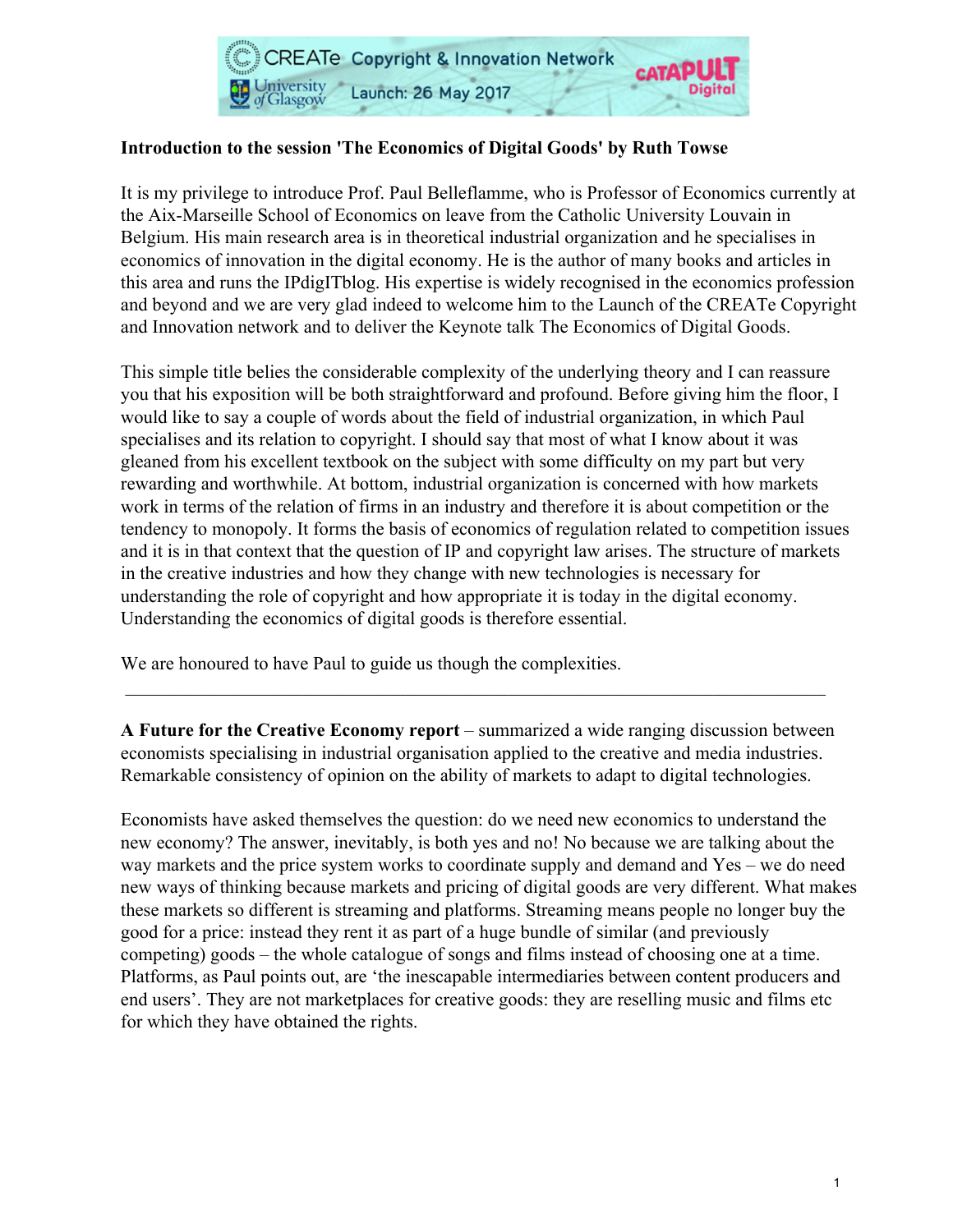Pricing is very different with new business models for digital. In the creative industries where copyright is so prevalent, royalties are no longer based on sales but on advertising revenue or subscription fees. Obviously, subscription fees for an ephemeral use are lower than if you buy a DVD and reuse it as often as you want. So creators' royalties are based in lower prices, albeit with the expectation of higher usage. But the title is just one of a huge bundle. The role of price as a signal to the producer is muffled by the business model of the platform, not that of the record label or the film company.

Nevertheless, the evidence shows that output of creative goods is increasing and is easily accessible both legally and illegally, for free and for payment. Abundance creates its own problem of consumer choice. Consumers' attention is limited and that gives rise to recommender systems and the use of algorithms, which in turn lead to network effects. Networks effects create loopbacks which in my view lead to greater concentration of winners and superstardom in what are already winner-takes-all-markets in the creative industries. The long tail story of niche markets has no doubt materialised with self-publishing and distribution via social media but it is dominated by winners and big intermediaries. Unmediated content makes choice even more difficult and consumers fall back on buying bundles of goods making demand less focussed and again, blunting price signals.

At this point I'd like to introduce my colleague Prof Morten Hviid, from University of East Anglia and CREATe. Morten is an economist working in law and economics at the ESRC Centre for Competition Policy. He has recently authored Working papers on the effects of digitization in the music and publishing industries, which deal inter alia with self-publishing.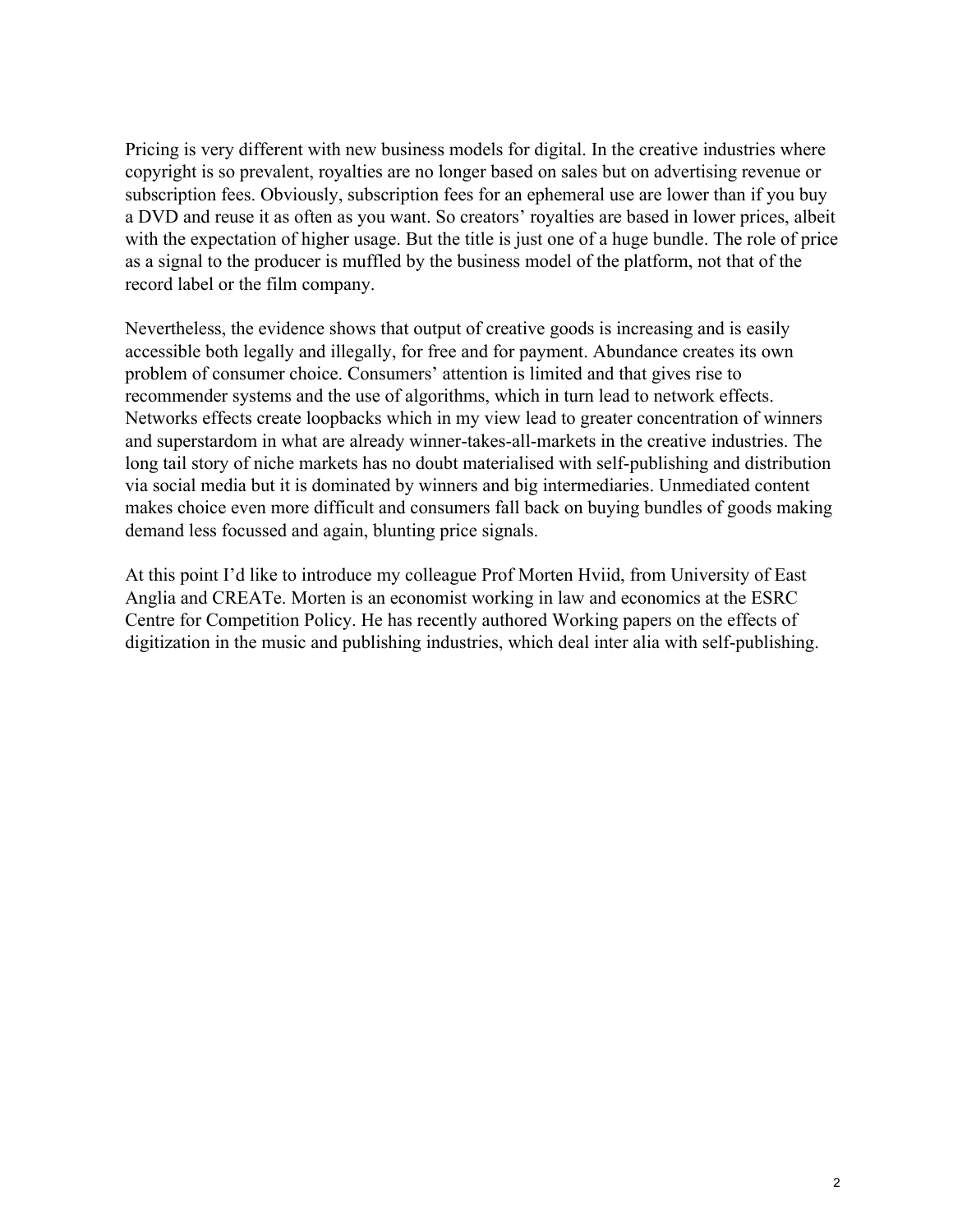## A Future for the Creative Economy: a discussion between economists

## - **Ruth Towse** (ruth.towse@gmail.com)

In summer 2016, three CREATe events took place in which economists working in the areas of culture, media and industrial organization were invited to exchange views on the transformative impact of digitization and the internet on the creative economy and to reflect on the implications of emerging trends for the future of the cultural production industries and copyright.<sup>1</sup>

The rise of digital platforms has transformed the possibilities for the supply, demand and finance of creative products (ranging from art, archives, broadcasts and books to live music and theatrical performances). Products of the creative industries which embody copyright works are now are universally capable of being made available in digital form, while some also remain in 'analogue' form. With discussions taking place on the future of copyright law and how to reform it to meet these developments, it is important to link the economic literature to thinking about the future shape of markets for copyright works in the creative industries and the implications for law-making.

Topics such as platform pricing, network effects, long tail, price discrimination and customization clearly apply to markets for creative goods and the discussion reported here was between some of the leading economists researching them. There is a perceived need for economists to 'translate' their theories and the hope is that this research could be discussed more widely with stakeholders. Accordingly, the aim of this paper is to report on those discussions and disseminate the conclusions.

### Economists agree!

There was considerable agreement on the part of the economists who took part about the changes to the creative economy wrought by digitization and the internet. There is undoubtedly a greater supply of creative goods and services which are cheap and easily accessible to consumers (fulfilling aims of media and cultural policy and copyright to promote diversity and accessibility). In economic terms, this enhances welfare. On the supply side, however, there are concerns about finance for the primary creation of cultural goods and the increasing concentration of their distribution in the hands of entities that have little investment in their production or even interest in them. While the former incumbent firms in the creative economy, such as record labels, have lost out to the providers of services using new technologies, new incumbent players are present, whose role (if any) in incentivising creativity is, however, different.

The shift in control of distribution into the hands of online service providers– a new form of specialization – gives rise to concern over two features: one, the ever-increasing oligopoly, even monopoly, power of the online platforms due to network and scale effects inherent in the technology, but also reflecting consumers' behaviour; and second, the break of the link between creation and production and distribution, which affects revenues to creators and intermediaries. These features have implications for copyright as an incentive mechanism, and also for competition authorities.

<sup>&</sup>lt;sup>1</sup> For the full discussion and resources, see http://www.create.ac.uk/a-future-for-the-creative-economy/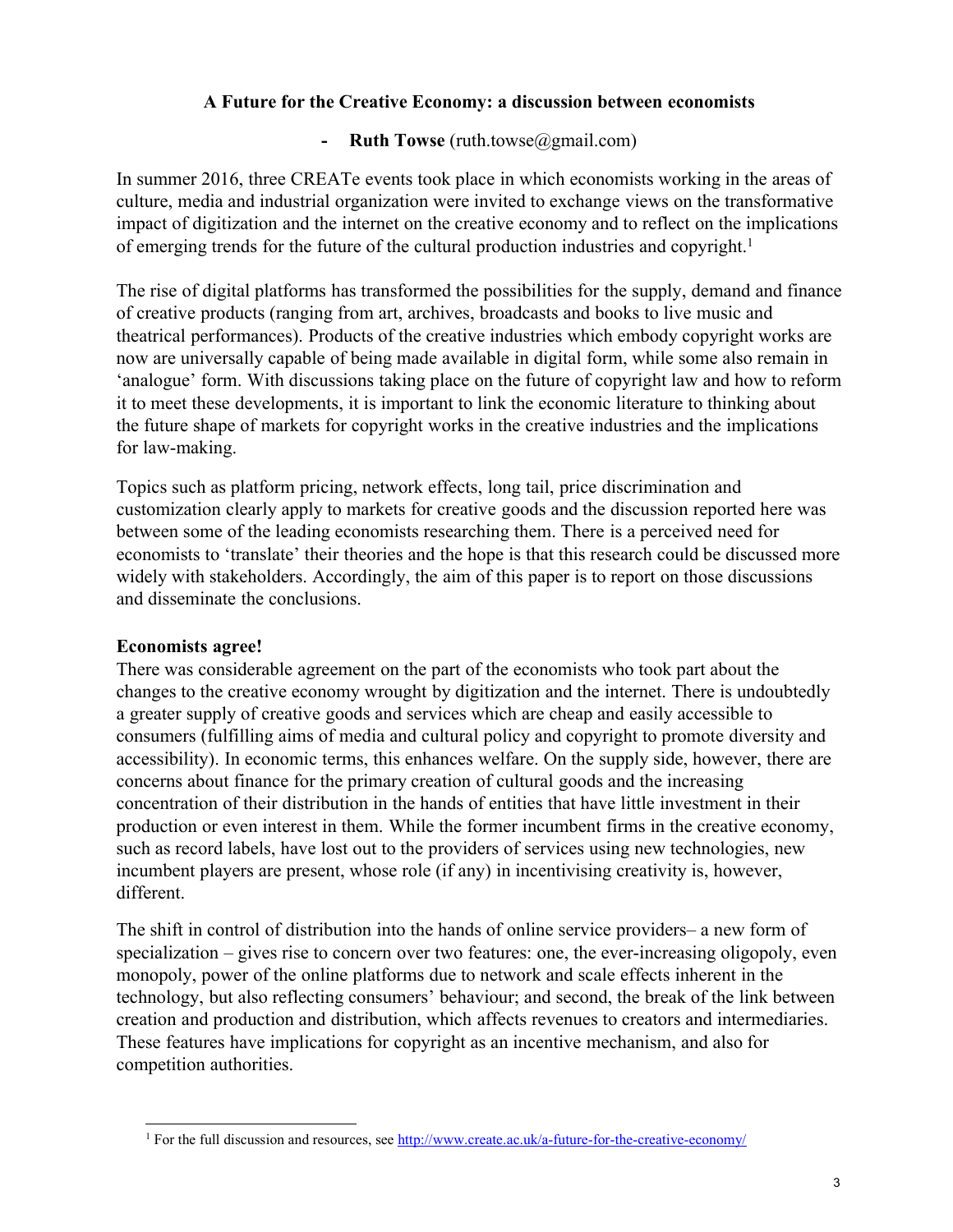The growth of cultural supply has increased due to two basic features of the digital creative economy: one is the considerable reduction on the cost of producing, promoting and distributing creative goods and services, and the other is the access that digitization and the internet offer to creators to self-publish and promote their work. Intrinsic motivation of creators and performers has flourished in these conditions, raising questions on the one hand about the quality of unmediated output and on the other, about how sustainable the model is. Online quality evaluation is now provided by aggregators and social media rather than by intermediaries acting as both gate-keepers and financiers. The issue of quality and cultural diversity is a minefield for economists and one that is avoided in copyright law, for which 'originality' rather than quality is the criterion. However, quality is noted as a concern. Some evidence suggests that those creators who achieve success online may turn to the traditional gate-keepers for finance and services of production and distribution, increasing winner-takes-all tendencies to concentration in these markets. Another aspect on the supply side is the sharing of expertise in product development between different contributors with no commercial incentive in mind (another type of intrinsic motivation). The role of copyright in these aspects of supply requires further research.

It remains to be seen whether markets for content become more or less dominated by superstar and winner-takes-all effects. Economists tend to believe they will, based on the analysis of markets in the creative industries and consumers' switching costs. On the other hand, new entrants and multi-homing of content on several platforms can counteract the effects of concentration. Research so far has not been conclusive on the long tail. Excess supply of content may be said to be inefficient but radical uncertainty of the success of experience goods counters that claim and justifies many 'draws from the urn'. Commercially unsuccessful investment in innovation and creativity is, after all, inherent in capitalism. In the digital creative economy a question is who is doing that investment – creators or distributors or even users?

For economists one of the most significant changes on the supply side has been to business models as licensing takes over from sales, resulting in the development of two-sided, even multi-sided, markets. So far the main action has been competition between freemium and subscription models, with several types of the latter, such as 'a la carte' and 'all you can eat'. In both, content is bundled, increasing consumer choice while at the same time blunting the incentives to creators, who are paid a uniform (low) royalty. Bundling may act as a deterrent to new entrants, especially if contracts with producers are exclusive, but has proved attractive to consumers. Two-sided markets in which advertisers play a significant role in financing distribution, with 'poorer' consumers tolerating the 'bad' of advertising to obtain the goods they wish to access, are becoming vulnerable to developments such as adblockers that reduce the incentive to this form of finance.

#### **Summary**

The economic aspects of the effect of the switch to platforms on the production and consumption of creative content can be summed up as:

• eduction in costs and prices, including zero prices;